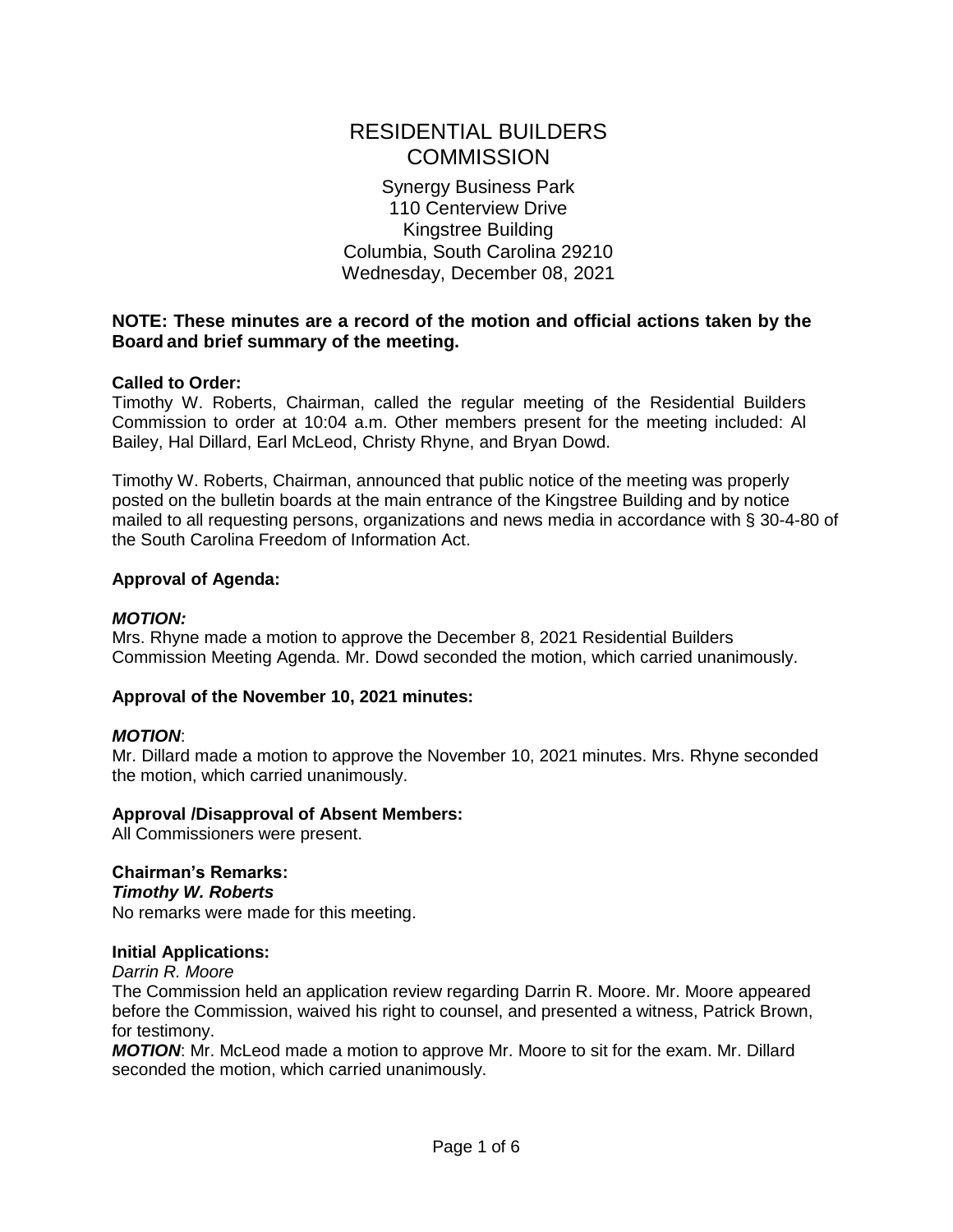# *Duane E. Shotwell*

The Commission held an application review regarding Duane E. Shotwell. Mr. Shotwell appeared before the Commission and waived his right to counsel.

#### *MOTION*:

Mrs. Rhyne made a motion to approve Mr. Shotwell to sit for the exam. Mr. Bailey seconded the motion, which carried unanimously.

## *David R. Gwinn*

The Commission held an application review regarding David R. Gwinn. Mr. Gwinn appeared before the Commission and waived his right to counsel.

#### *MOTION*:

Mr. Bailey made a motion to deny Mr. Gwinn to sit for the exam due to lack of experience. Mrs. Rhyne seconded the motion, which carried unanimously.

#### *Timothy Justin Brooks*

The Commission held an application review regarding Timothy Justin Brooks. Mr. Brooks appeared before the Commission, waived his right to counsel, and presented a witness, Bobby Laney, for testimony.

#### *MOTION*:

Mr. Dillard made a motion to approve Mr. Brooks to sit for the exam. Mr. McLeod seconded the motion, which carried unanimously.

#### *Edward F. Goggin Jr.*

The Commission held an application review regarding Edward F. Goggin Jr. Mr. Goggin appeared before the Commission and waived his right to counsel.

#### *MOTION*:

Mr. Bailey made a motion to approve Mr. Goggin to sit for the exam. Mrs. Rhyne seconded the motion, which carried unanimously.

#### *Shaun Kinard Jackson*

The Commission held an application review regarding Shaun Kinard Jackson. Mr. Jackson appeared before the Commission and waived his right to counsel.

## *MOTION*:

Mr. Dillard made a motion to approve Mr. Jackson to sit for the exam. Mrs. Rhyne seconded the motion, which carried unanimously.

## *Larry J. Cameron*

The Commission held an application review regarding Larry J. Cameron. Mr. Cameron appeared before the Commission and waived his right to counsel.

## *MOTION*:

Mr. Bailey made a motion to approve Mr. Cameron to sit for the exam. Mrs. Rhyne seconded the motion, which carried unanimously

#### *Sean Robert Doran*

The Commission held an application renewal review regarding Sean Robert Doran. Mr. Doran appeared before the Commission and waived his right to counsel.

#### *MOTION*:

Mr. Dillard made a motion to approve Mr. Doran to sit for the exam. Mr. McLeod seconded the motion, which carried unanimously.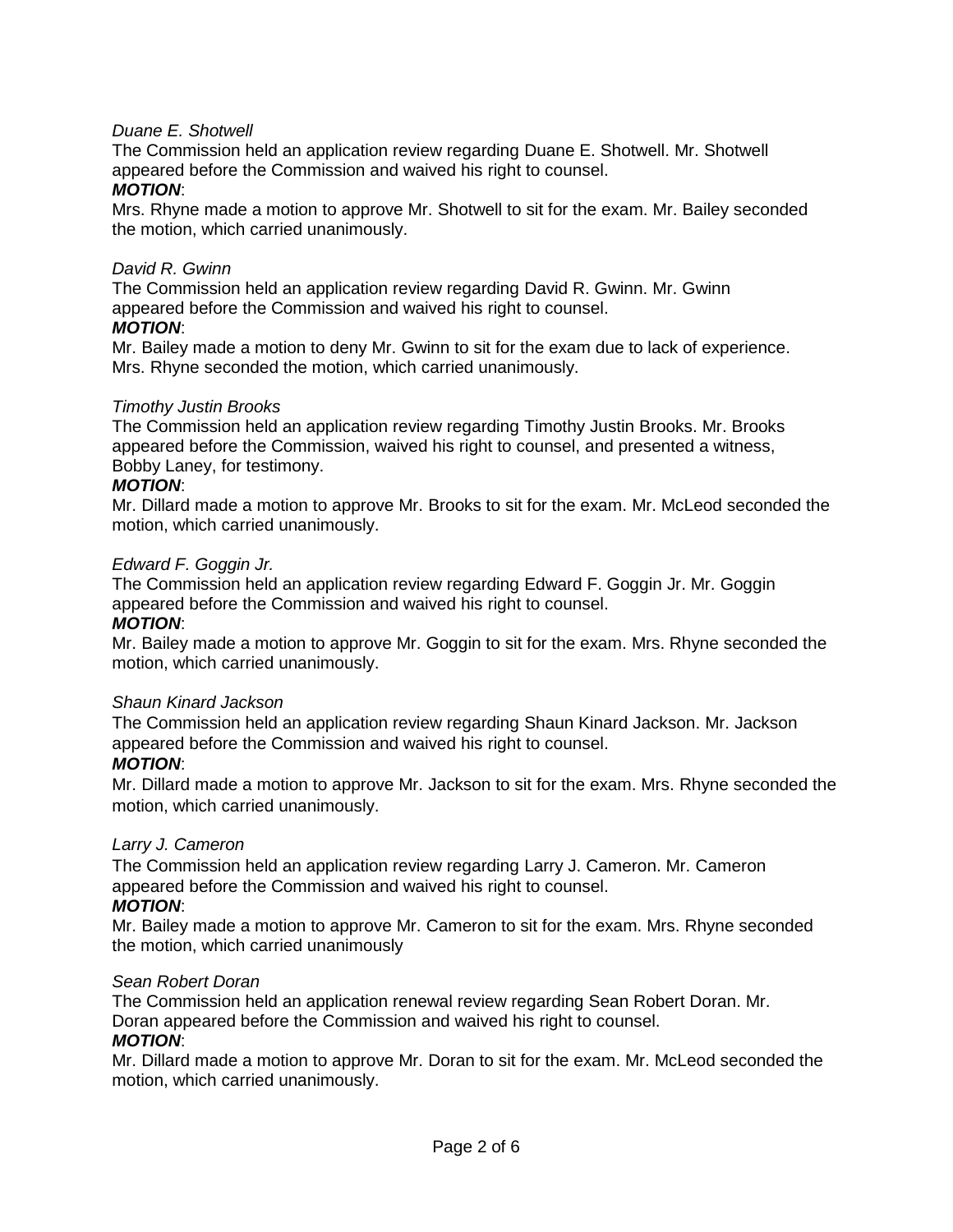## *Peyton Bernard Cavaroc*

The Commission held an application renewal review regarding Peyton Bernard Cavaroc. Mr. Cavaroc appeared before the Commission and waived his right to counsel.

#### *MOTION*:

Mr. McLeod made a motion to approve Mr. Cavaroc to sit for the exam. Mr. Bailey seconded the motion, which carried unanimously.

#### *Ryley Terence McGillis*

Mr. McGillis asked to be rescheduled. The Commission did not take any action.

#### *Michael Paul Brown*

The Commission held an application review regarding Michael Paul Brown. Mr. Brown appeared before the Commission and waived his right to counsel.

#### *MOTION*:

Mrs. Rhyne made a motion to approve Mr. Brown to sit for the exam. Mr. Dillard seconded the motion, which carried unanimously.

#### *Eric David Ellison*

The Commission held an application review regarding Eric David Ellison. Mr. Ellison appeared before the Commission and waived his right to counsel.

#### *MOTION*:

Mr. Dillard made a motion to approve Mr. Ellison to sit for the exam. Mr. Dowd seconded the motion, which carried unanimously.

#### *Jacob Nathaniel Prom*

The Commission held an application review regarding Jacob Nathaniel Prom. Mr. Prom appeared before the Commission and waived his right to counsel.

#### *MOTION*:

Mr. Bailey made a motion to approve Mr. Prom to sit for the exam. Mrs. Rhyne seconded the motion, which carried unanimously.

#### *Kevin Lamont Brown*

The Commission held an application review regarding Kevin Lamont Brown. Mr. Brown appeared before the Commission and waived his right to counsel.

## *MOTION*:

Mr. Dowd made a motion to approve Mr. Brown for a Specialty Registration with the condition that he must maintain a \$5000 bond on file at all times. Mrs. Rhyne seconded the motion, which carried unanimously.

## *Jonathan C. Heffington*

The Commission held an application review regarding Jonathan C. Heffington. Mr. Heffington appeared before the Commission and waived his right to counsel.

## *MOTION*:

Mr. Bailey made a motion to approve Mr. Heffington to sit for the exam. Mr. Dowd seconded the motion, which carried unanimously.

## *Tyler Day Garvin*

The Commission held an application review regarding Tyler Day Garvin. Mr. Garvin appeared before the Commission and waived his right to counsel. *MOTION*:

Mr. McLeod made a motion to approve Mr. Garvin to sit for the exam. Mr. Bailey seconded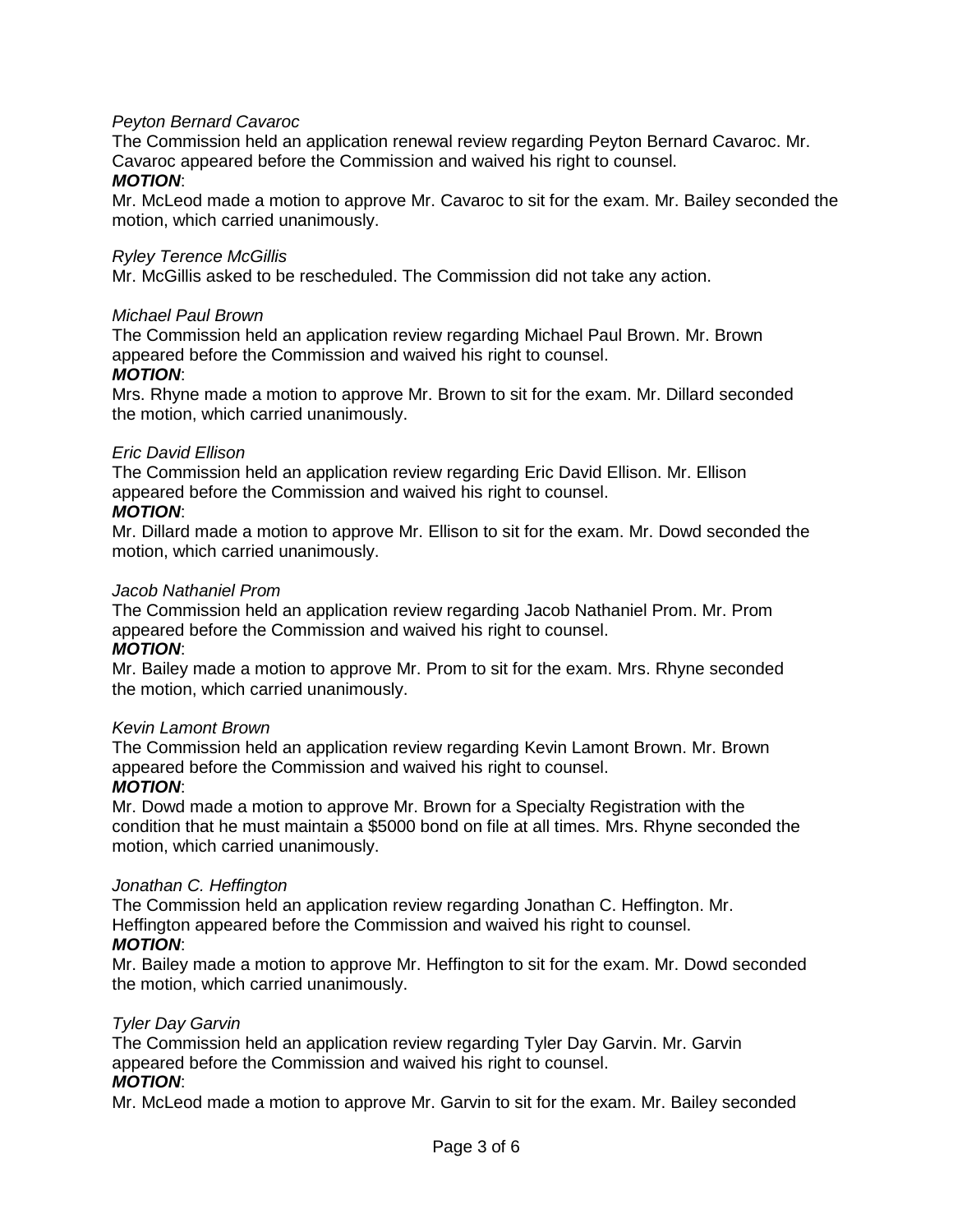the motion, which carried unanimously.

## *Christopher M. Greenhill*

The Commission held an application review regarding Christopher M. Greenhill. Mr. Greenhill appeared before the Commission and waived his right to counsel.

# *MOTION*:

Mr. Dillard made a motion to approve Mr. Greenhill to sit for the exam. Ms. Rhyne seconded the motion, which carried unanimously.

#### *Clifford James Jenkins*

The Commission held an application review regarding Clifford James Jenkins. Mr. Jenkins appeared before the Commission and waived his right to counsel.

## *MOTION*:

Mr. Dillard made a motion to approve Mr. Jenkins to sit for the exam. Mr. Dowd seconded the motion, which carried unanimously.

## *Brian David Sikkila*

The Commission held an application review regarding Brian David Sikkila. Mr. Sikkila appeared before the Commission and waived his right to counsel.

#### *MOTION*:

Mr. Dillard made a motion to approve Mr. Sikkila to sit for the exam. Mr. McLeod seconded the motion, which carried unanimously.

#### *Timothy Moses Dingle*

Mr. Dingle asked to be rescheduled. The Commission did not take any action.

## *Scott L. Fournier*

The Commission held an application review regarding Scott L. Fournier. Mr. Fournier appeared before the Commission and waived his right to counsel. *MOTION*:

Mr. Bailey made a motion to approve Mr. Fournier to sit for the exam. Mr. Dowd seconded the motion, which carried unanimously

## *Andy Cruz*

The Commission held an application review regarding Andy Cruz. Mr. Cruz appeared before the Commission and waived his right to counsel.

## *MOTION*:

Mr. Bailey made a motion to approve Mr. Cruz to sit for the exam. Mr. McLeod seconded the motion, which carried unanimously.

## *Thomas Edgar Chandlee*

The Commission held an application review regarding Thomas Edgar Chandlee. Mr. Chandlee appeared before the Commission and waived his right to counsel.

## *MOTION*:

Mr. McLeod made a motion to approve Mr. Chandlee to sit for exam. Mr. Bailey seconded the motion, which did not carry unanimously. Mr. Dowd and Mr. Dillard opposed.

#### *Jack F. Jiang*

The Commission held an application review regarding Jack F. Jiang. Mr. Jiang appeared before the Commission and waived his right to counsel. *MOTION*: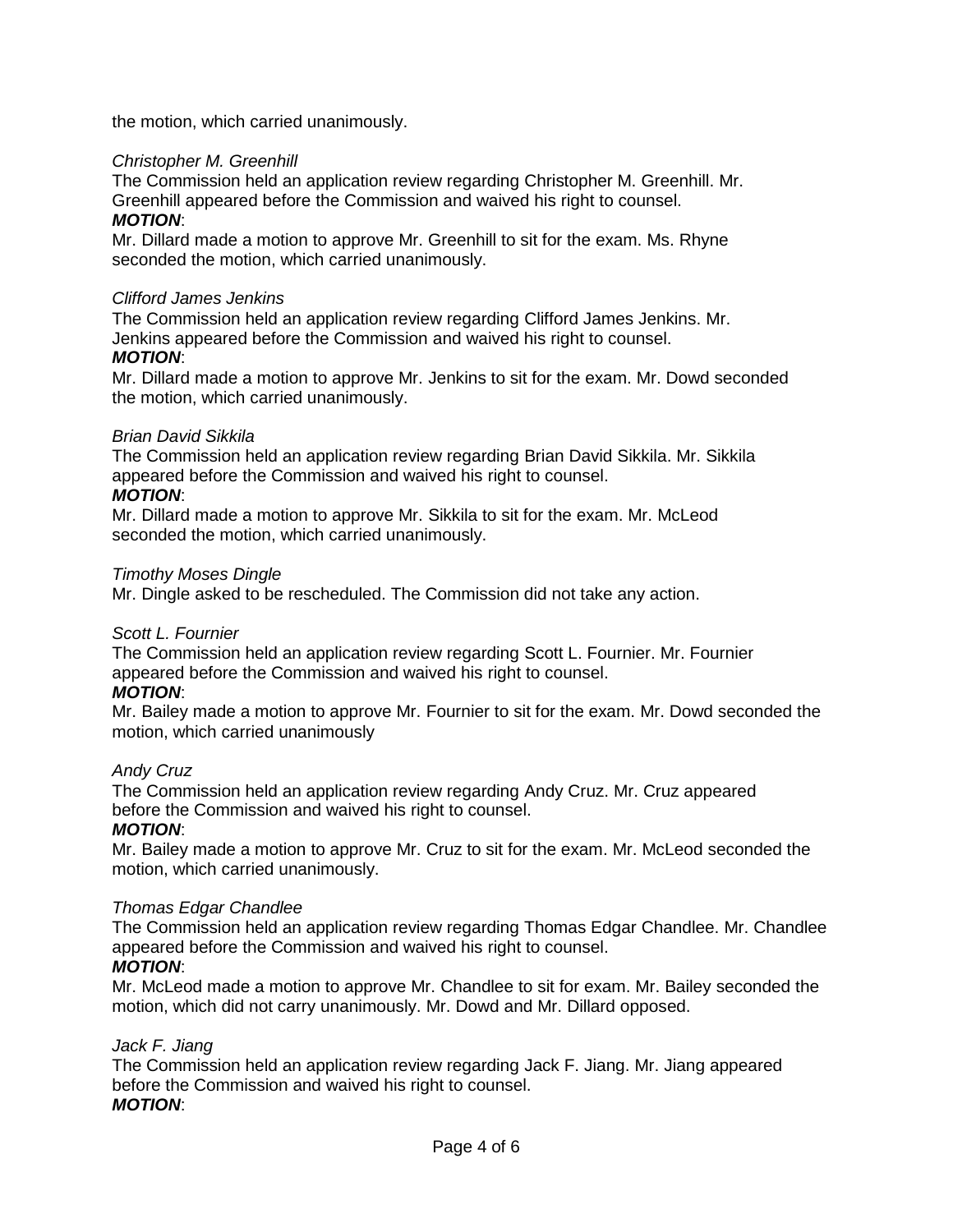Mrs. Rhyne made a motion to approve Mr. Jiang to sit for the exam. Mr. Dillard seconded the motion, which carried unanimously.

#### *Bery Jidela Barrera*

The Commission held an application review regarding Bery Jidela Barrera. Ms. Barrera appeared before the Commission and waived her right to counsel. *MOTION*:

Mr. Dillard made a motion to approve Ms. Barrera to sit for the exam. Mr. Dowd seconded the motion, which did not carry unanimously. Mr. McLeod opposed.

#### **One-Year Experience Requirements for Licensure – Staff Approval Guidelines and Authority:**

*Ms. Janet Baumberger, Administrator for the Residential Builders Commission* Because of the high volume of calls from applicants regarding minimum experience requirements, Ms. Baumberger suggested that the Commission approve written guidelines that could be shown to applicants setting forth what staff is authorized to approve to satisfy the experience requirement for licensure. Ms. Baumberger will assist Advice Counsel in drafting a document to be presented at the next Commission Meeting on January 12, 2022.

#### **Administrator's Remarks for Information:**

Janet Baumberger, Administrator for the Residential Builders Commission Ms. Baumberger had no remarks.

#### **OIE Report – Mr. Todd Bond:**

*Mr. Todd Bond, Chief Investigator of OIE*

Mr. Todd Bond presented the OIE report. He reported the number of investigations as of December 8, 2021.

#### **As of December 8, 2021: Complaints Received – 905 Active Investigations – 223 Closed Cases – 1014**

## **New Business – Mr. Todd Bond:**

*Mr. Todd Bond, Chief Investigator of OIE*

A. Resolution Guidelines

# *MOTION*

Mr. Dowd made a motion to approve the IRC Resolution Guidelines. Mrs. Rhyne seconded the motion, which carried unanimously

#### **Old Business:**

Construction Standards:

The South Carolina Home Builders Association ("HBA") previously submitted an updated version of its South Carolina Residential Construction Standards ("Standards"), which had been reviewed by Advice Counsel, the Chair, and the Administrator. Advice Counsel will provide the HBA with her comments and suggestions regarding its most recent draft of the Standards and seek an updated version to compare, if possible, with a draft being worked on by NASCLA.

## **Public Comments:**

None.